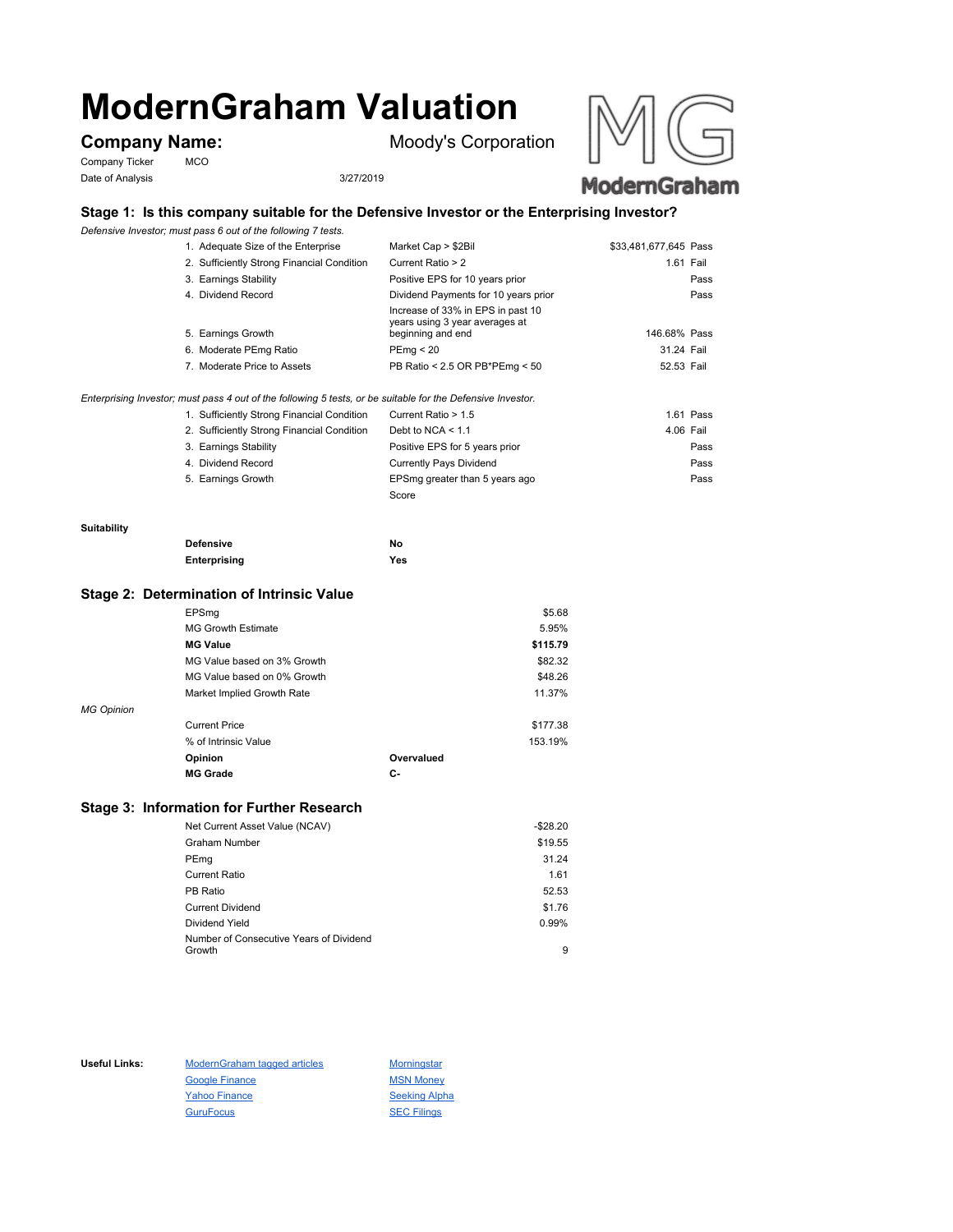| <b>EPS History</b> |        | <b>EPSmg History</b>                 |                 |
|--------------------|--------|--------------------------------------|-----------------|
| Next Fiscal Year   |        |                                      |                 |
| Estimate           |        | \$7.08 Next Fiscal Year Estimate     | \$5.68          |
| Dec2018            | \$6.74 | Dec2018                              | \$4.82          |
| Dec2017            | \$5.15 | Dec2017                              | \$3.86          |
| Dec2016            | \$1.36 | Dec2016                              | \$3.29          |
| Dec2015            | \$4.63 | Dec2015                              | \$4.07          |
| Dec2014            | \$4.61 | Dec2014                              | \$3.58          |
| Dec2013            | \$3.60 | Dec2013                              | \$2.91          |
| Dec2012            | \$3.05 | Dec2012                              | \$2.46          |
| Dec2011            | \$2.49 | Dec2011                              | \$2.16          |
| Dec2010            | \$2.15 | Dec2010                              | \$2.06          |
| Dec2009            | \$1.69 | Dec2009                              | \$2.04          |
| Dec2008            | \$1.87 | Dec2008                              | \$2.17          |
| Dec2007            | \$2.58 | Dec2007                              | \$2.18          |
| Dec2006            | \$2.58 | Dec2006                              | \$1.85          |
| Dec2005            | \$1.84 | Dec2005                              | \$1.39          |
| Dec2004            | \$1.40 | Dec2004                              | \$1.09          |
| Dec2003            | \$1.19 | Dec2003                              | \$0.87          |
| Dec2002            |        | \$0.92 Balance Sheet Information     | 12/1/2018       |
| Dec2001            |        | \$0.66 Total Current Assets          | \$3,386,900,000 |
| Dec2000            |        | \$0.49 Total Current Liabilities     | \$2,098,500,000 |
| Dec1999            |        | \$0.48 Long-Term Debt                | \$5,226,100,000 |
|                    |        | <b>Total Assets</b>                  | \$9,526,200,000 |
|                    |        | Intangible Assets                    | \$5,347,400,000 |
|                    |        | <b>Total Liabilities</b>             | \$8,869,700,000 |
|                    |        | Shares Outstanding (Diluted Average) | 194,400,000     |